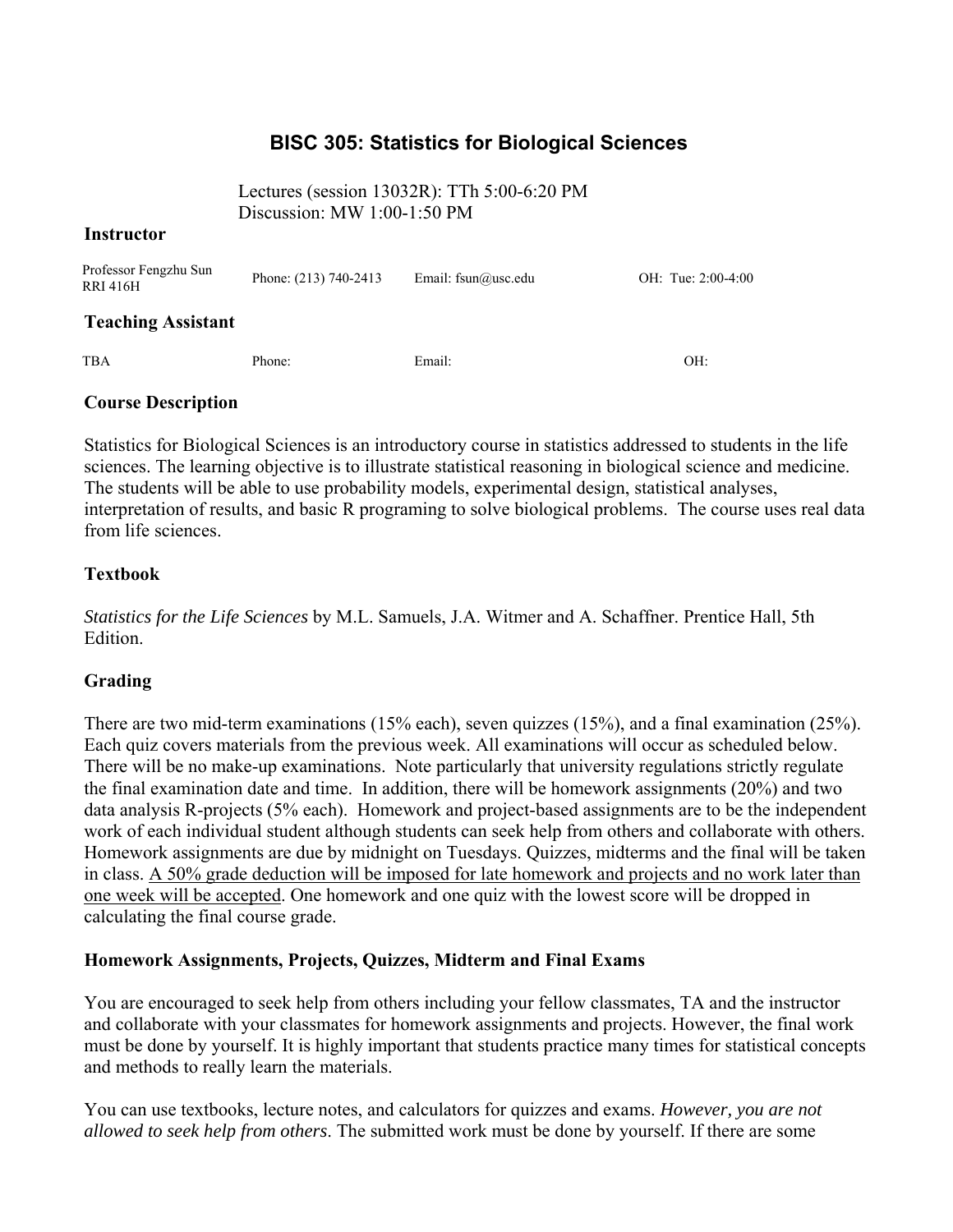evidences of violating USC scientific integrity rules, both the help provider and the recipient will receive zero credits for the relevant quizzes and exams according to USC regulations.

# **Free R-program**

The course will use R, a free statistical package, for some of the projects. You can download the Rprogram at https://cran.r-project.org/. Rstudio https://rstudio.com/

# **Assignment Submission**

You will be using Blackboard to turn in your homework assignments and projects. For every homework, a *turnitin* link will be made available. Please make sure you check the due dates for each assignment and project. You can either do your homework on pen and paper and then upload its scanned version or if you have access to an iPad or a Microsoft Surface or anything equivalent, you can use any supported writing application to write your homework on the divide and then upload the PDF. The below sections provide instructions for both modes.

# *Option 1: Scanning your homework using your Phone device*

If you prefer doing your homework using a pen/pencil and paper, you can use your phone as the scanning device to convert it into a digital format that can be uploaded via *turnitin.* We recommend the 'Adobe scan' app for scanning your homeworks :

- Apple: https://apps.apple.com/us/app/adobe-scan-digital-pdf-scanner/id1199564834
- Android: https://play.google.com/store/apps/details?id=com.adobe.scan.android&hl=en\_US

Please note that this app can be used free of cost. Once you install the app, the rest of the steps are straightforward. You should be able to take pictures of your homework page by page and then create one PDF out of it. You can read detailed instructions here: https://www.adobe.com/devnetdocs/adobescan/android/en/scan.html#scanning-quick-steps

# *Option 2: Using iPad/Surface/Writing device*

If you are using an iPad or Microsoft surface or any other writing device (with a stylus or equivalent) you can use any of the following apps:

iPad:

- Apple Notes: https://apps.apple.com/us/app/notes/id1110145109#?platform=ipad
- One Note: https://apps.apple.com/us/app/microsoft-onenote/id410395246
- PDF Viewer: https://apps.apple.com/us/app/pdf-viewer-annotation-expert/id1120099014

Microsoft Surface:

- One Note (inbuilt): https://www.onenote.com/
- Bamboo Paper: https://www.microsoft.com/en-us/p/bamboo-paper/9wzdncrfj1bh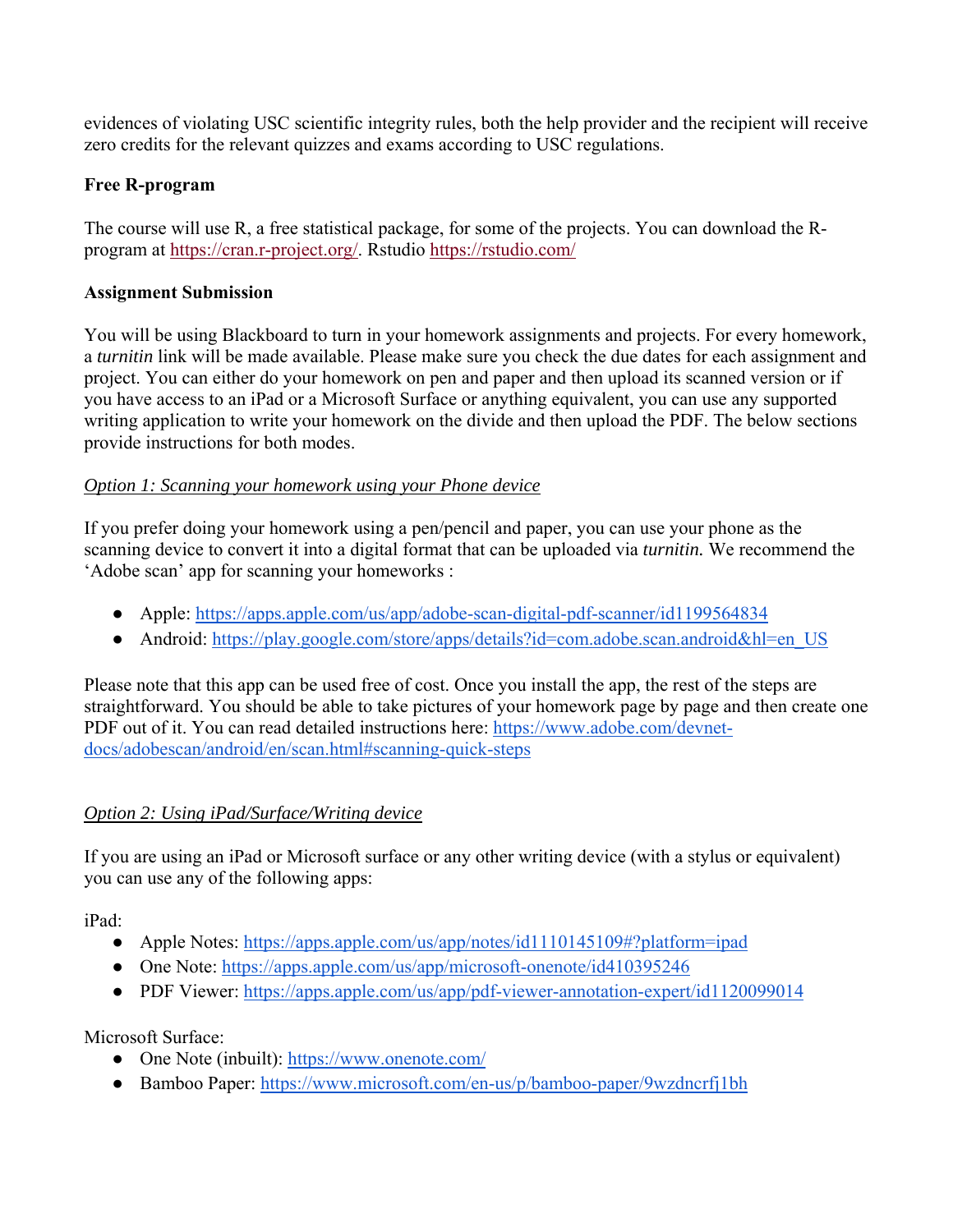You should be able to export a PDF from these writing apps once you finish writing your homework. The PDF can then be uploaded on *turnitin*.

All the apps mentioned above are available for free.

**USC Technology Support Links**  Zoom information for students Blackboard help for students Software available to USC Campus

## **Sharing of course materials outside of the learning environment is prohibited**

USC has a policy that prohibits sharing of any course content outside of the learning environment.

*SCampus Section 11.12(B)* 

*Distribution or use of notes or recordings based on university classes or lectures without the express permission of the instructor for purposes other than individual or group study is a violation of the USC Student Conduct Code. This includes, but is not limited to, providing materials for distribution by services publishing class notes. This restriction on unauthorized use also applies to all information, which had been distributed to students or in any way had been displayed for use in relationship to the class, whether obtained in class, via email, on the Internet or via any other media. (See Section C.1 Class Notes Policy).*

## **Course evaluation**

Course evaluation occurs at the end of the semester university-wide. It is an important review of students' experience in the class. The process and intent of the end-of-semester evaluation should be provided.

## **Course Schedule**

(Note: page numbers maybe different depending on the version of the text book you have.)

|       | Date  | <b>Topic</b>                                                                                                               |
|-------|-------|----------------------------------------------------------------------------------------------------------------------------|
| Wk. 1 | 08/24 | Introduction. Chapter 1, 1-26                                                                                              |
|       | 08/26 | Description of Samples and Populations. Chapter 2, 27-39                                                                   |
| Wk. 2 | 08/31 | Description of Samples and Populations. Chapter 2, 40-59                                                                   |
|       | 09/02 | Description of Samples and Populations. Chapter 2, 59-67<br><i>Quiz 1</i> (covering materials from Aug. 24 and 26)         |
| Wk. 3 | 09/07 | Description of Samples and Populations. Chapter 2, 68-82,<br>Probability and the Binomial Distribution. Chapter 3, 83-87   |
|       | 09/09 | Probability and the Binomial Distribution. Chapter 3, 88-98<br><i>Quiz</i> 2 (covering materials from Aug. 31 and Sept. 2) |
| Wk. 4 | 09/14 | Probability and the Binomial Distribution. Chapter 3, 99-115                                                               |
|       | 09/16 | The Normal Distribution. Chapter 4, 122-133                                                                                |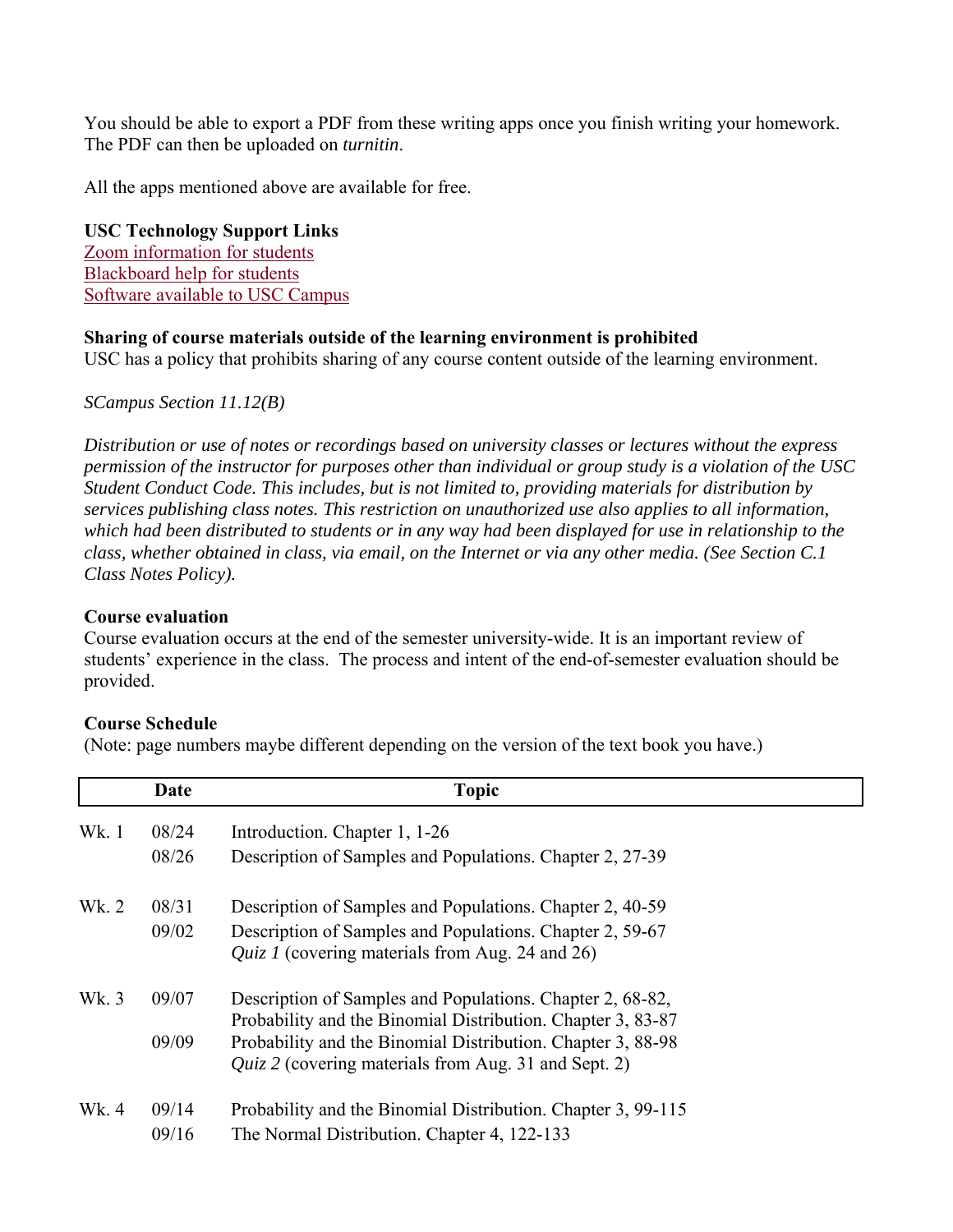|        |                | <i>Quiz 3</i> (covering materials from Sep. 7 and 9)                                                                                                                                  |
|--------|----------------|---------------------------------------------------------------------------------------------------------------------------------------------------------------------------------------|
| Wk. 5  | 09/21          | The Normal Distribution. Chapter 4, 133-140<br>Sampling Distribution. Chapter 5, 146-159                                                                                              |
|        | 09/23          | First Midterm (covering materials until Sept. 21 <sup>th</sup> )                                                                                                                      |
| Wk. 6  | 09/28          | Confidence Intervals. Chapter 6, 171-193                                                                                                                                              |
|        | 09/30          | Confidence Intervals. Chapter 6, 193-208, 211-222                                                                                                                                     |
| Wk. 7  | 10/05<br>10/07 | Comparing of Two Independent Samples. Chapter 7, 223-249<br>Association and causation, one-side t-test. Chapter 7, 250-267<br><i>Quiz 4</i> (covering materials from Sept. 28 and 30) |
| Wk. 8  | 10/12          | Statistical significance, hypothesis testing principles,<br>Chapter 7, 268-290                                                                                                        |
|        | 10/14          | <b>Fall Recess</b>                                                                                                                                                                    |
| Wk. 9  | 10/19          | The Wilcoxon-Mann-Whiney test, Chapter 7, 291-306                                                                                                                                     |
|        | 10/21          | Paired sample t-test and confidence interval, Chapter 8, 307-318;<br>Quiz 5 (covering materials from Oct. 5, 7 and 12)                                                                |
| Wk. 10 | 10/26          | Paired sample signed test, Chapter 8, 325-337                                                                                                                                         |
|        | 10/28          | Second Midterm (covering materials from Sept. 28 to Oct. 26)                                                                                                                          |
| Wk. 11 | 11/02          | Categorical data, estimation of proportion, Chapter 355-365                                                                                                                           |
|        | 11/04          | Categorical data, goodness-of-fit, Chapter 9, 368-382<br>R-project 1 due.                                                                                                             |
| Wk. 12 | 11/09          | Categorical data, relationships, Chapter 10, 383-401, 407-412                                                                                                                         |
|        | 11/11          | Many Samples, ANOVA, Chapter 11, 442-454<br>Quiz 6 (covering materials from Nov. 2 and 4)                                                                                             |
| Wk. 13 | 11/16          | Many samples, one and two-way ANOVA,<br>Chapter 11, 455-465, 478-487                                                                                                                  |
|        | 11/18          | Regression, correlation, Chapter 12, 511-524<br>Quiz 7 (covering materials from Nov 9 and 11)                                                                                         |
| Wk. 14 | 11/23          | Regression, linear model, Chapter 12, 525-536                                                                                                                                         |
|        | 11/25          | <b>Winter Recess.</b>                                                                                                                                                                 |
| Wk. 15 | 11/30<br>12/02 | Regression, linear model guidelines, Chapter 12, 537-560<br><b>Final Review</b>                                                                                                       |
|        |                | R-project 2 due.                                                                                                                                                                      |

# **Final Exam: December 9, 4:30-6:30pm**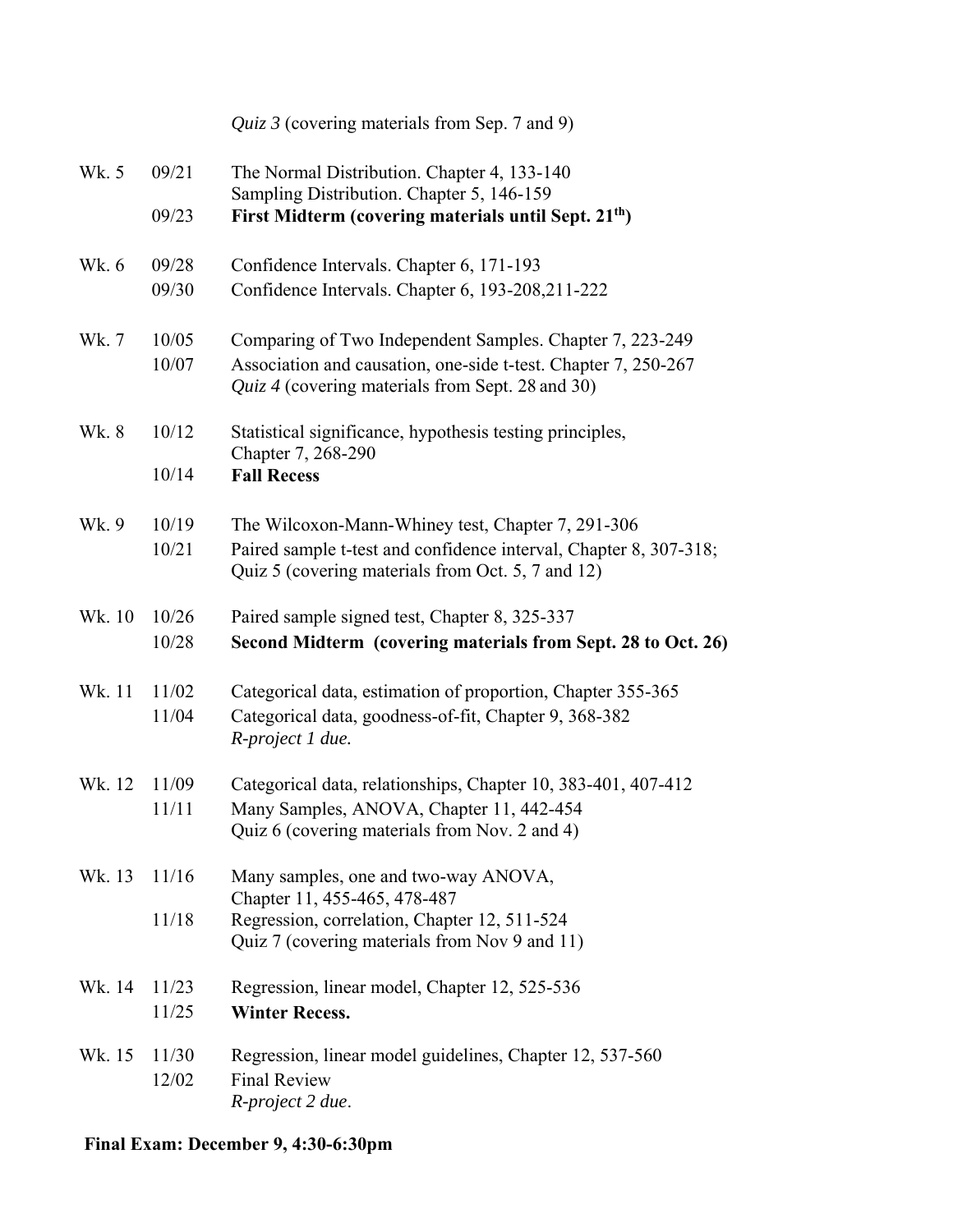## **Statement on Academic Conduct and Support Systems**

#### **Academic Conduct:**

Plagiarism – presenting someone else's ideas as your own, either verbatim or recast in your own words – is a serious academic offense with serious consequences. Please familiarize yourself with the discussion of plagiarism in SCampus in Part B, Section 11, "Behavior Violating University Standards" policy.usc.edu/scampus-part-b. Other forms of academic dishonesty are equally unacceptable. See additional information in SCampus and university policies on scientific misconduct, policy.usc.edu/scientific‐misconduct.

### **Support Systems:**

*Counseling and Mental Health ‐ (213) 740‐9355 – 24/7 on call*  studenthealth.usc.edu/counseling

Free and confidential mental health treatment for students, including short-term psychotherapy, group counseling, stress fitness workshops, and crisis intervention.

*National Suicide Prevention Lifeline ‐ 1 (800) 273‐8255 – 24/7 on call*  suicidepreventionlifeline.org

Free and confidential emotional support to people in suicidal crisis or emotional distress 24 hours a day, 7 days a week.

### *Relationship and Sexual Violence Prevention Services (RSVP) ‐ (213) 740‐9355(WELL), press "0" after hours – 24/7 on call*  studenthealth.usc.edu/sexual‐assault

Free and confidential therapy services, workshops, and training for situations related to gender‐based harm.

#### *Office of Equity and Diversity (OED) ‐ (213) 740‐5086 | Title IX – (213) 821‐8298*  equity.usc.edu, titleix.usc.edu

Information about how to get help or help someone affected by harassment or discrimination, rights of protected classes, reporting options, and additional resources for students, faculty, staff, visitors, and applicants.

### *Reporting Incidents of Bias or Harassment ‐ (213) 740‐5086 or (213) 821‐8298*

#### usc-advocate.symplicity.com/care\_report

Avenue to report incidents of bias, hate crimes, and microaggressions to the Office of Equity and Diversity |Title IX for appropriate investigation, supportive measures, and response.

#### *The Office of Disability Services and Programs ‐ (213) 740‐0776* dsp.usc.edu

Support and accommodations for students with disabilities. Services include assistance in providing readers/notetakers/interpreters, special accommodations for test taking needs, assistance with architectural barriers, assistive technology, and support for individual needs.

*USC Campus Support and Intervention ‐ (213) 821‐4710* 

#### campussupport.usc.edu

Assists students and families in resolving complex personal, financial, and academic issues adversely affecting their success as a student.

## *Diversity at USC ‐ (213) 740‐2101*

### diversity.usc.edu

Information on events, programs and training, the Provost's Diversity and Inclusion Council, Diversity Liaisons for each academic school, chronology, participation, and various resources for students.

*USC Emergency ‐ UPC: (213) 740‐4321, HSC: (323) 442‐1000 – 24/7 on call*  dps.usc.edu, emergency.usc.edu